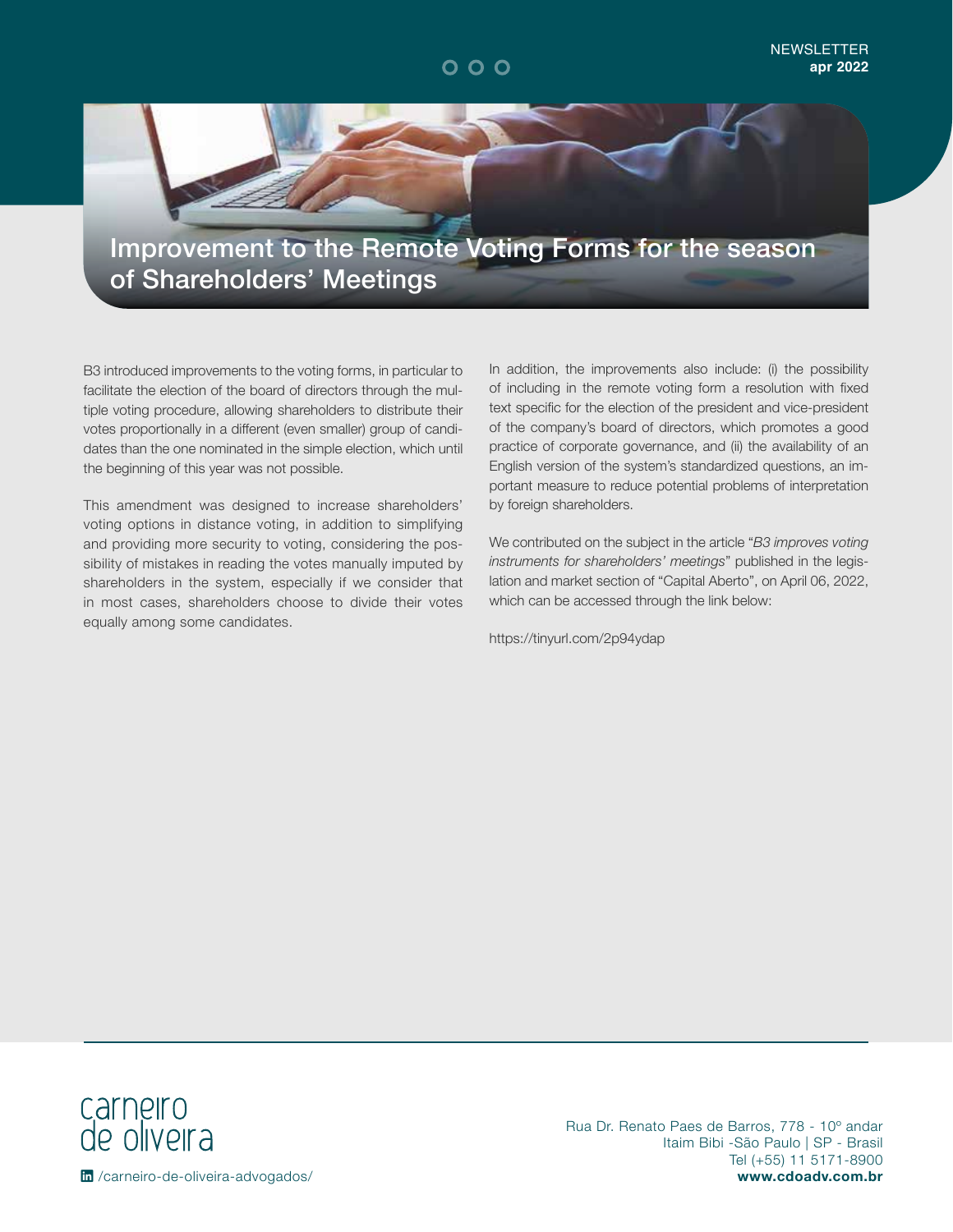

CVM publishes six new Resolutions and includes mandatory disclosure of notice of corporate demands

On March 29th, 2022, the Brazilian Securities and Exchange Commission ("CVM") published six new Resolutions, effective on May 2nd, 2022. The new rules introduce a new notice on corporates to be disclosed by publicly-held companies, in addition to contemplating revisions related to the Decree No. 10,139/2019, which provides for the consolidation of the interior normative acts to Decree issued by bodies and entities of the direct, autarchic and foundational federal public administration, which do not necessarily imply effective changes of merit, which are verified only in the Resolutions No. 79, 80 and 82.

Regarding the regulatory novelties, we highlight the new notice of corporate demands provided for in CVM Resolution No. 80/2022, which consolidated the rules regarding the registration and disclosure of periodic and occasional information by publicly-held companies. This announcement, which received public comments through Public Hearing 1/21, will make it mandatory to disclose certain judicial and arbitration claims based, in whole or in part, on corporate or securities legislation, or on the rules issued by CVM as of May 2, 2022.

From then on, it will be necessary to disclose the following information about the corporate claims in which the company, its shareholders or its managers are parties, in this capacity, and (i) that involve homogeneous diffuse, collective or individual rights or interests; or (ii) in which a decision can be rendered whose effects affect the legal sphere of the company or of other holders of securities issued by the issuer that are not parties to the process, such as action for annulment of corporate resolution, action for the administrator liability and action for the controlling shareholder liability:

- **(i). notice regarding its initiation**, within 7 (seven) business days from, according to the capacity of the party as plaintiff or defendant, the date of filing of the action or summons or, in case of arbitration, of the presentation of the request for its initiation or receipt, indicating: a) parties to the process; b) values, assets or rights involved; c) main facts; and d) request or provision claimed;
- **(ii). in the case of legal proceedings**, decisions on requests for injunctive and evidence relief, decisions on jurisdiction and competence, decisions on the inclusion or exclusion of parties and judgments on the merits or termination of the proceedings without judgment on the merits, in any instance, in the period of 7 (seven) business days from its knowledge by the party;
- **(iii). in the case of arbitration**, submission of a response, execution of an arbitration term or equivalent document that represents stabilization of the demand, decisions on precautionary or urgent measures, decisions on the arbitrators' jurisdiction, decisions on the inclusion or exclusion of parties and arbitral awards, partial or final, within 7 (seven) business days from its knowledge by the party;
- **(iv). any agreement entered into in the course of the claim**, within 7 (seven) business days of the presentation of its execution, indicating amounts, parts and other aspects that may be of interest to the collective of shareholders.

carneiro<br>de oliveira

Rua Dr. Renato Paes de Barros, 778 - 10º andar Itaim Bibi -São Paulo | SP - Brasil Tel (+55) 11 5171-8900 /carneiro-de-oliveira-advogados/ **www.cdoadv.com.br**